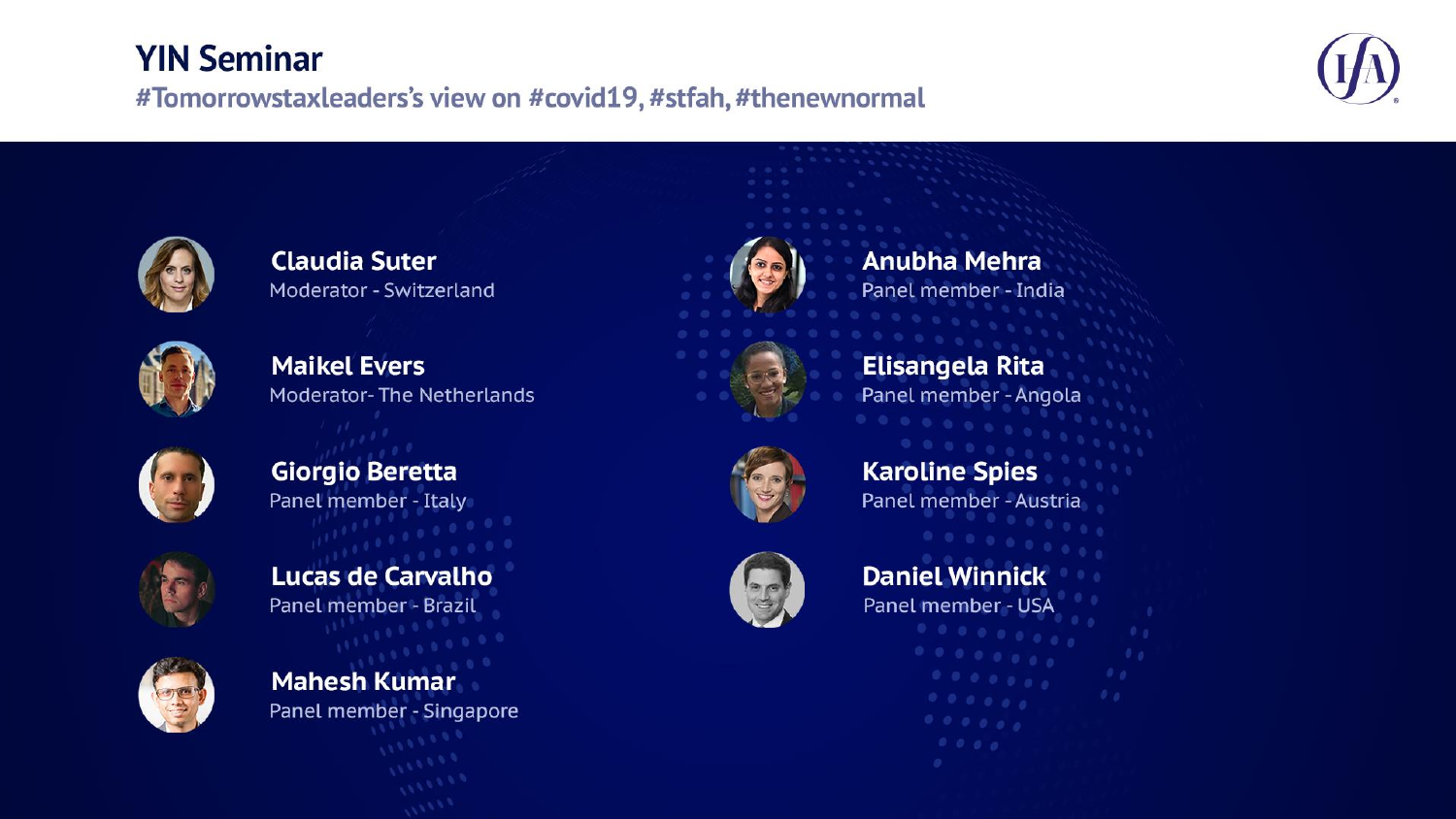

*Virtual Programme 16 - 25 November 2020*<br> **Virtual Programme 16 - 25 November 2020** 

## **YIN Seminar 2020**

### **#tomorrowstaxleaders's view on #covid19**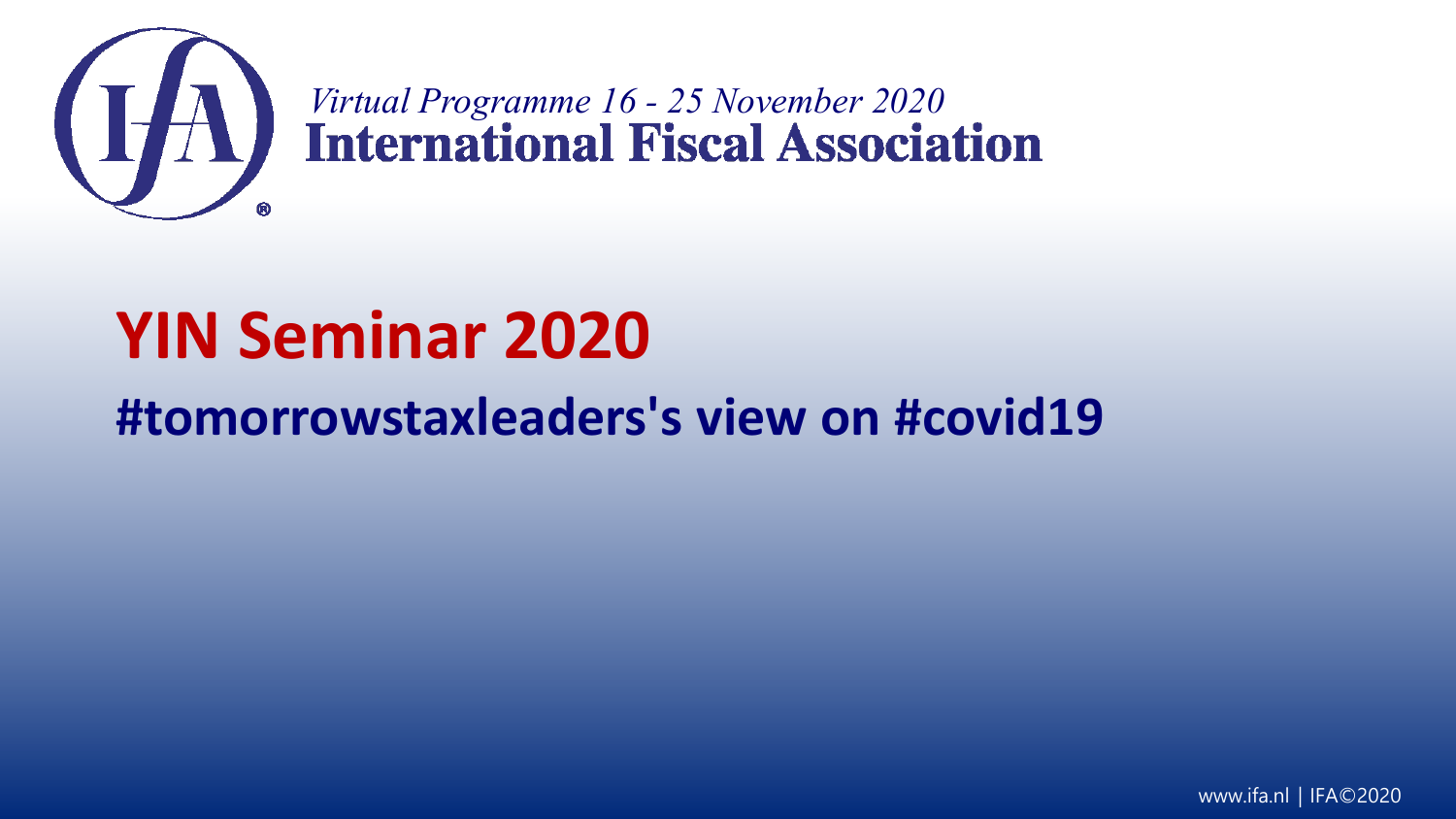

# *Virtual Programme 16 - 25 November 2020*

#### **Hosts**

- **Claudia Suter** Chair of the YIN Committee *Homburger - Switzerland*
- **Maikel Evers**

YIN representative IFA PSC *EY – Netherlands/Belgium*

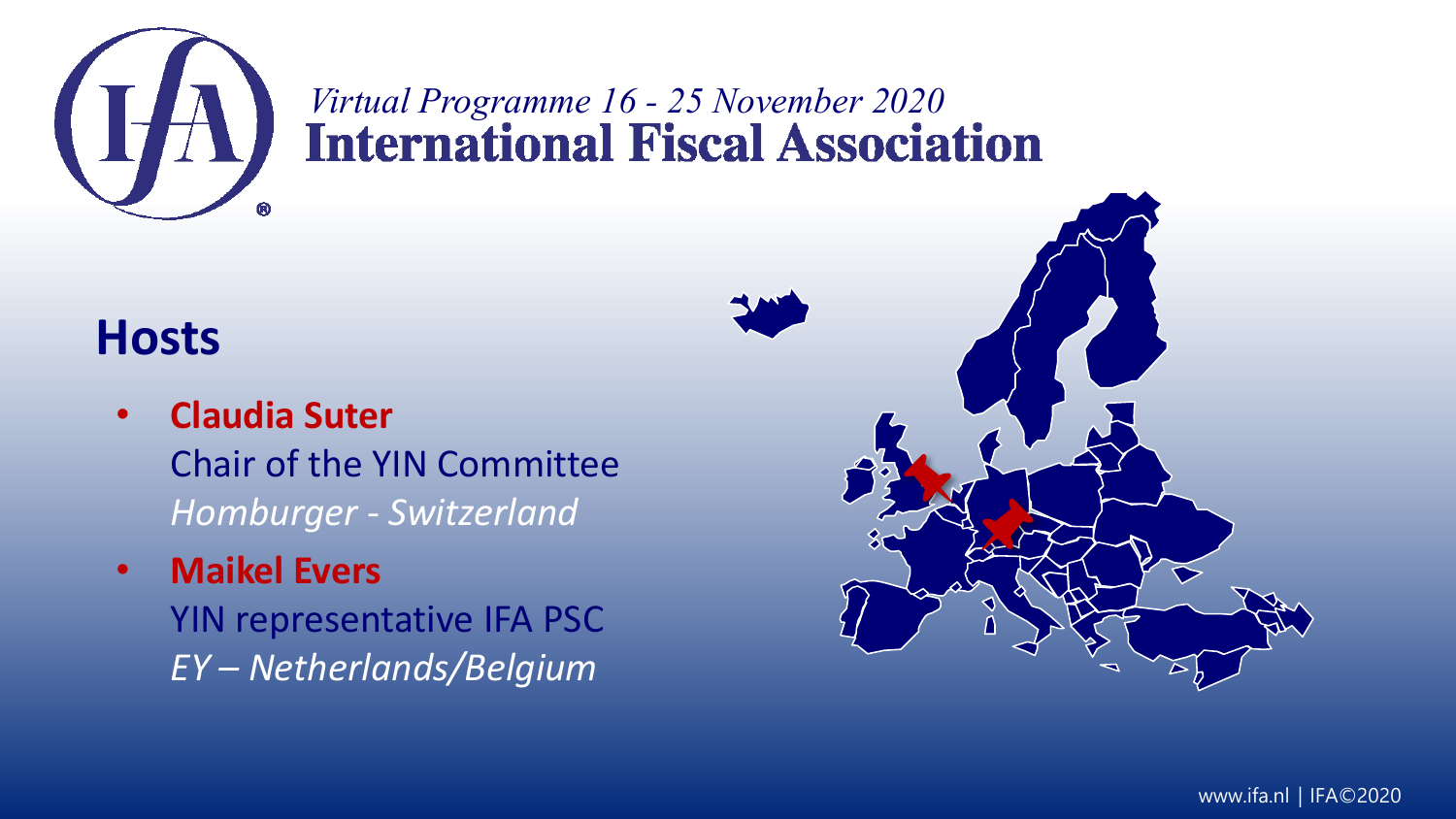

#### **Over half of YIN members think that their generation is hit hardest**



www.ifa.nl | IFA©2020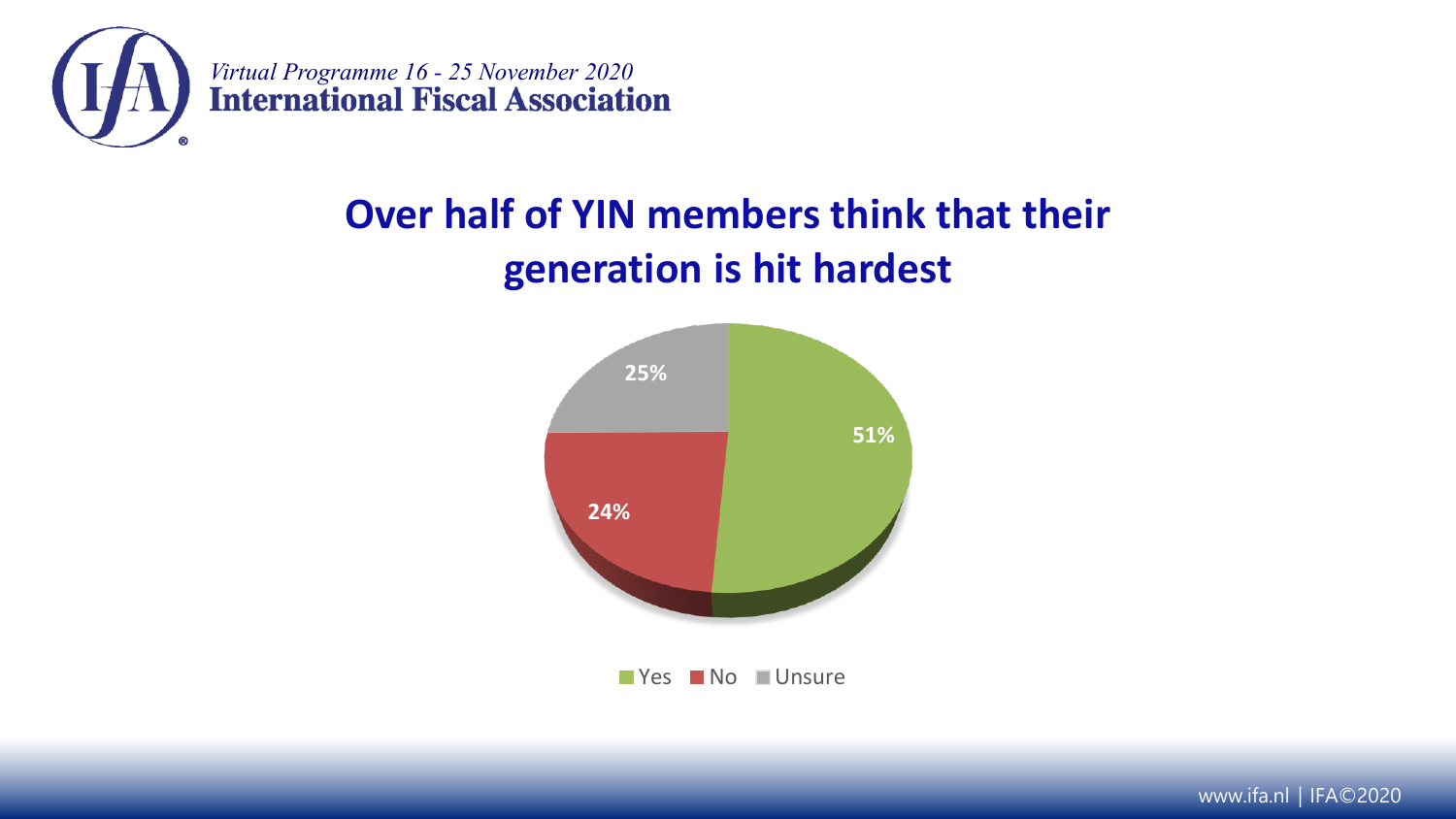

#### **Over a third of YIN members think that the Covid-19 crisis will lead to more tax structuring**



www.ifa.nl | IFA©2020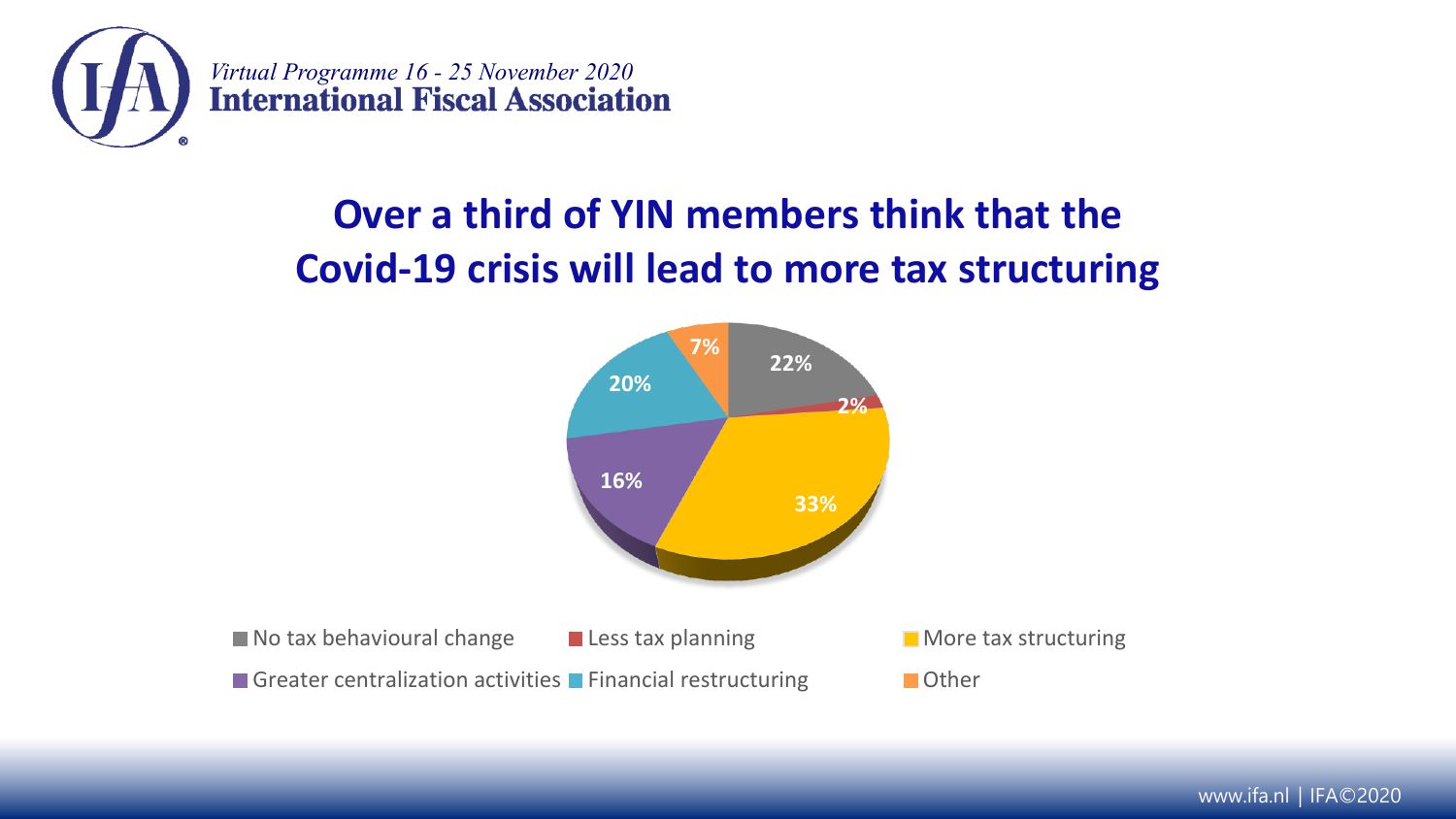

## **Mitchell B. Carroll Prize 2020 Raphael Holzinger** (Austria)

- Awarded to researchers under 40 for a work "dealing with international fiscal questions, comparative fiscal law or local fiscal law with the emphasis on the relationships with the fiscal law of foreign jurisdictions".
- Are you a future prize winner? Check [ifa.nl/research-awards/mitchell-b-carroll-prize.](https://www.ifa.nl/research-awards/mitchell-b-carroll-prize)
- Want to win a copy of this thesis? Check the seminar documentation!



**BEI VERBUNDENEN UNTERNEHMEN UND BETRIEBSSTÄTTEN POST BEPS** 

Schriftenreihe zum Internationalen Steuerrecht Michael Lang (Hrsg)

Profit allocation in relation to associated enterprises and PEs post BEPS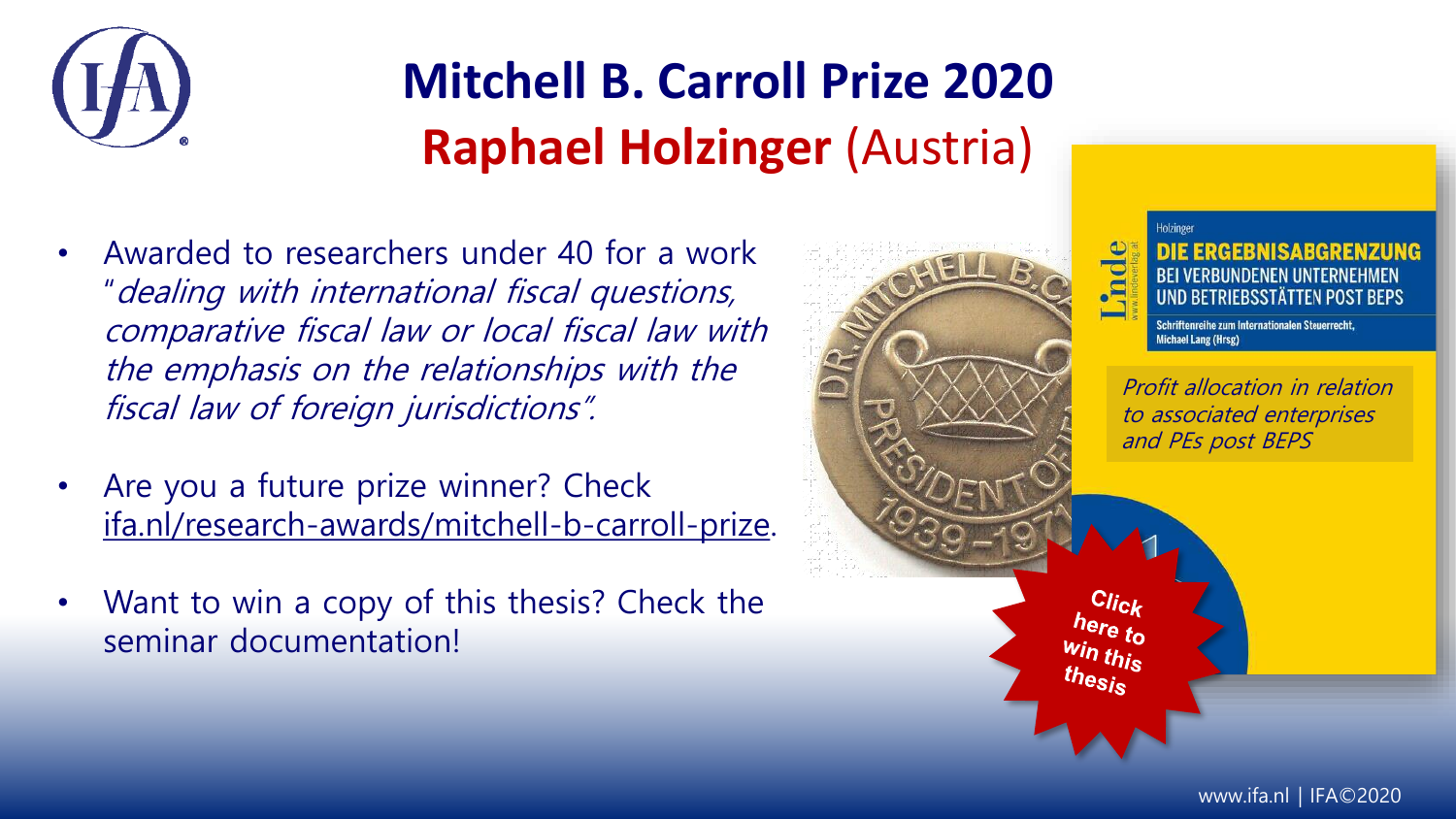

# *Discussion* **The world today**

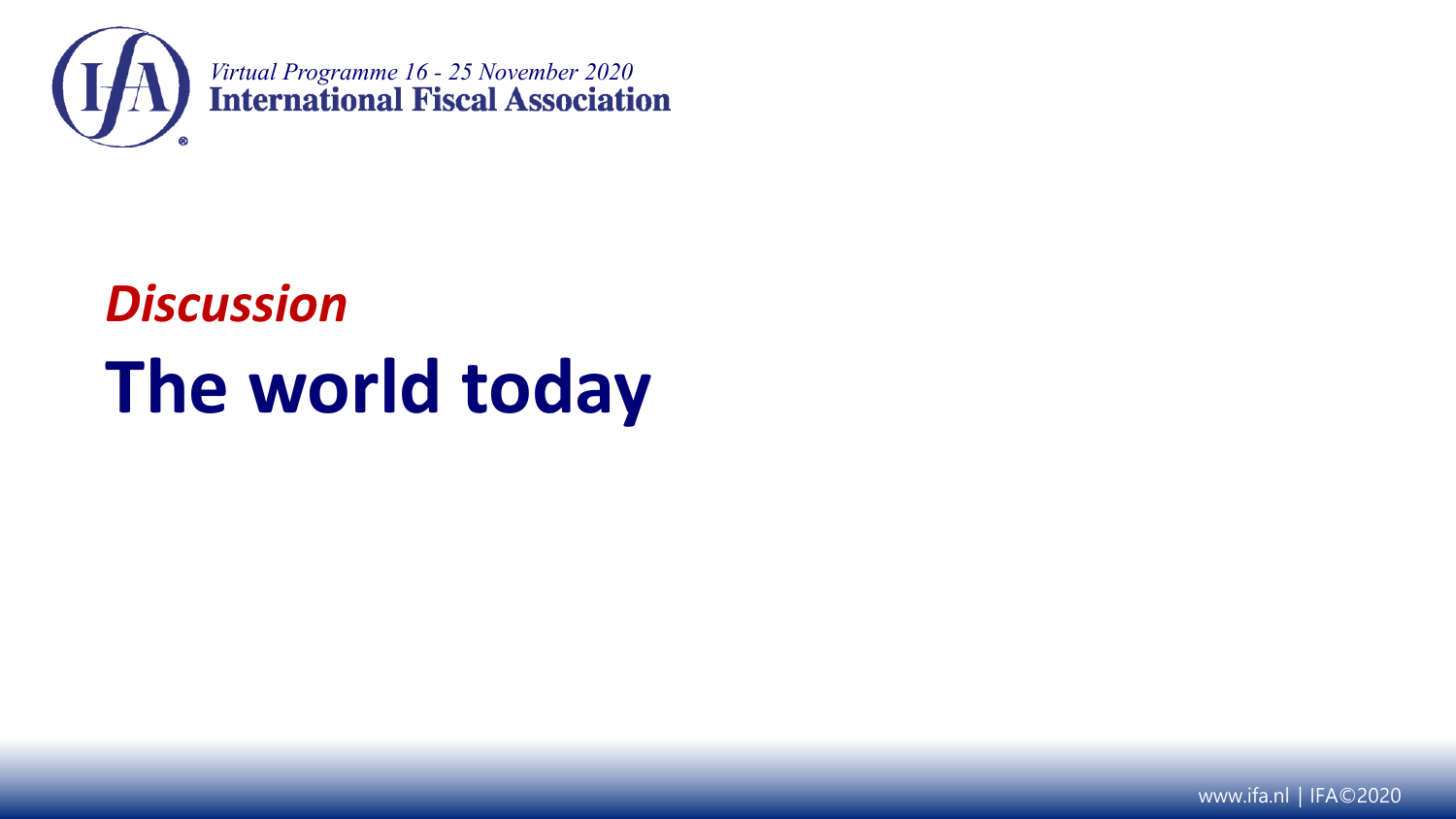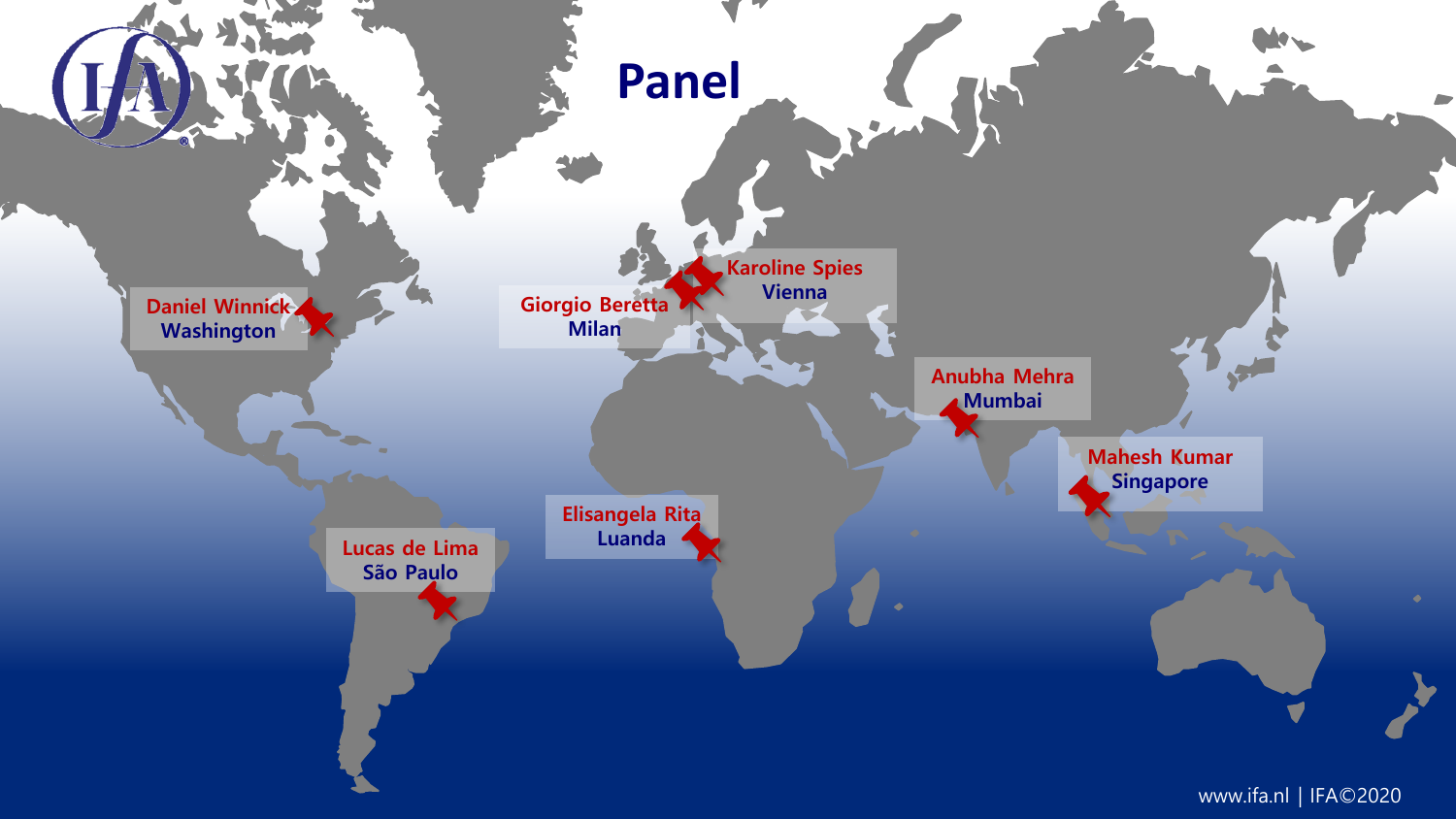

# *Discussion* **Accelerated digital transformation?**

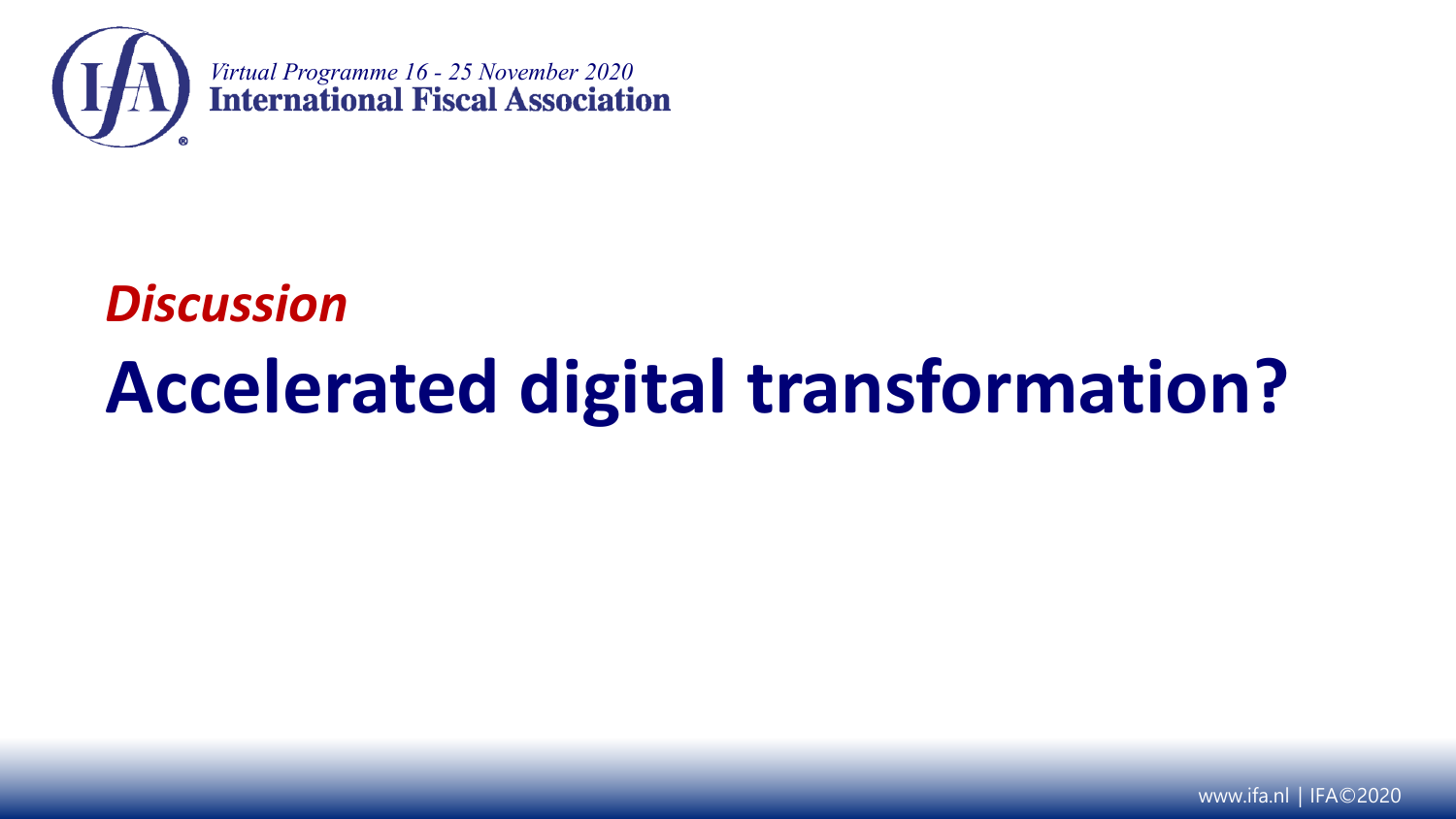

### **Maurice Lauré Prize 2020 Karoline Spies** (Austria)

- Awarded to researchers under 40 for a scientific work on indirect taxation
- Are you a future prize winner? Check [ifa.nl/research-awards/maurice-lauré-prize](https://www.ifa.nl/research-awards/maurice-laur%C3%A9-prize).
- Want to win a copy of this thesis? Check the seminar documentation!



**WILlnstitute for Austrian** and International Tax Law

Series Editor: Michael Lang

#### **Karoline Spies**

#### Permanent Establishments in Value Added Tax

The Role of Establishments in International B2B Trade in Services under VAT/GST Law

> 13 European and International Tax Law and Policy Series

> > **IBFD**

[w](https://docs.google.com/forms/d/e/1FAIpQLSdCiOiPbzMuRehv3m4qrRq64ob0s_Jd7Lnuw5LxTOnM20DEbA/viewform)ww.ifa.nl | IFA©2020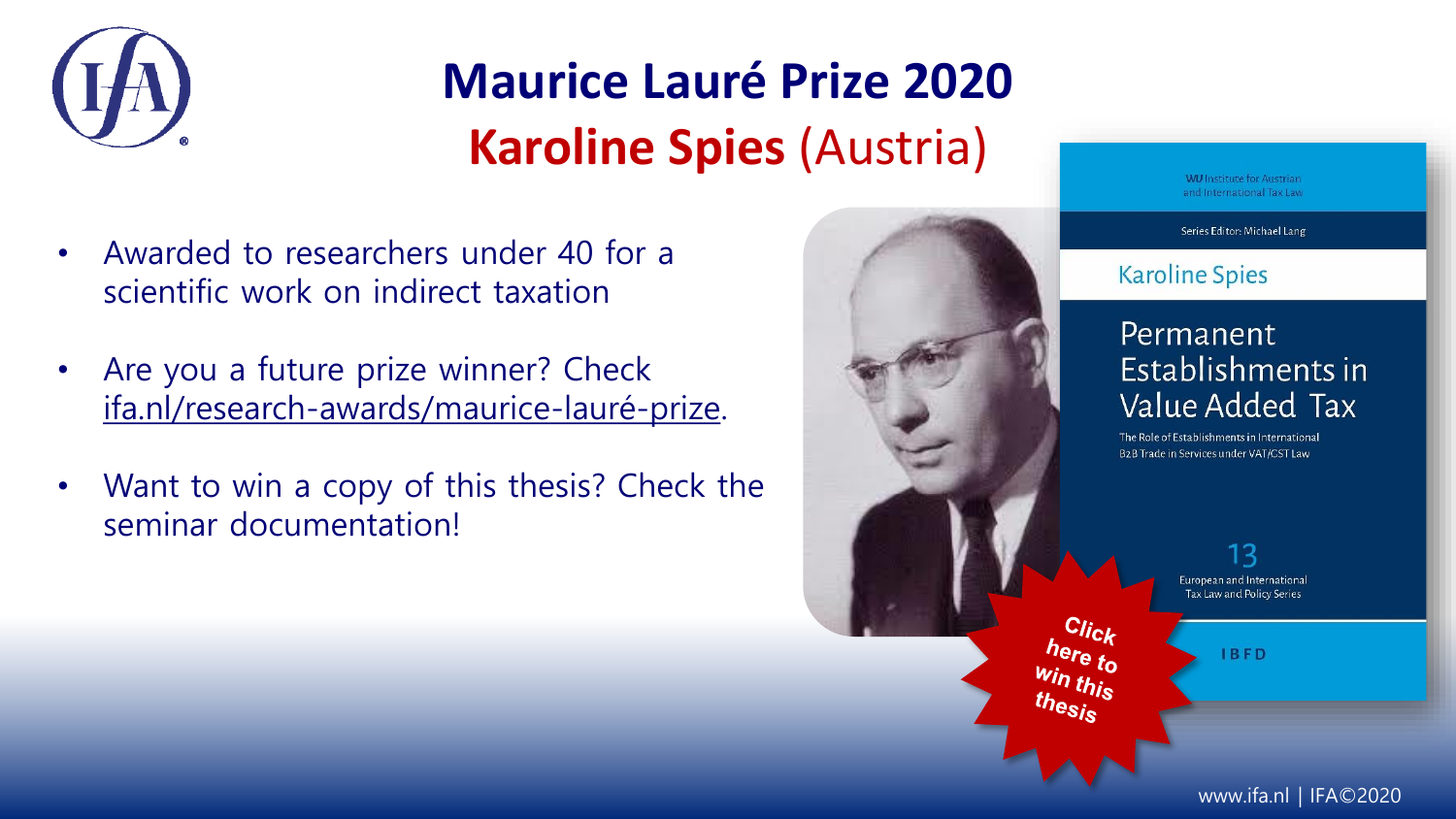

# *Discussion* **Who bears the burden?**

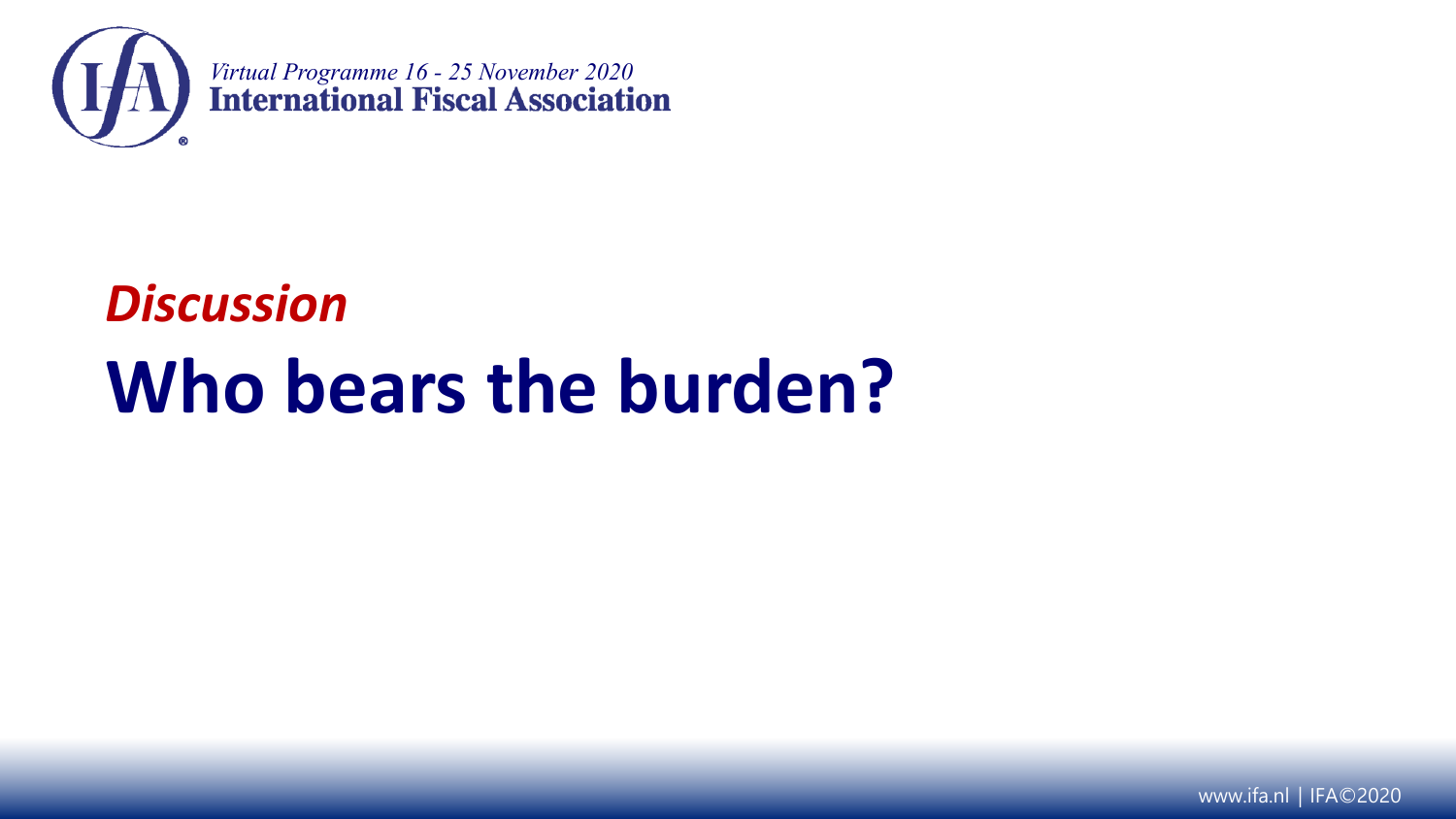

### **IFA President YIN Scientific Award Giorgio Beretta** (Italy)

- Awarded to researchers under 35 for an article "furthering the understanding of international fiscal l aw or comparative tax law, providing practical solutions to problems arising in cross-border transactions or situations."
- Are you a future award winner? Check [ifa.nl/research-awards/ifa-president-yin-scientific-award.](https://www.ifa.nl/research-awards/ifa-president-yin-scientific-award)
- researchgate.net/publication/332221810 Citizenship and Ta x\_11\_World\_Tax\_Journal\_2\_2019

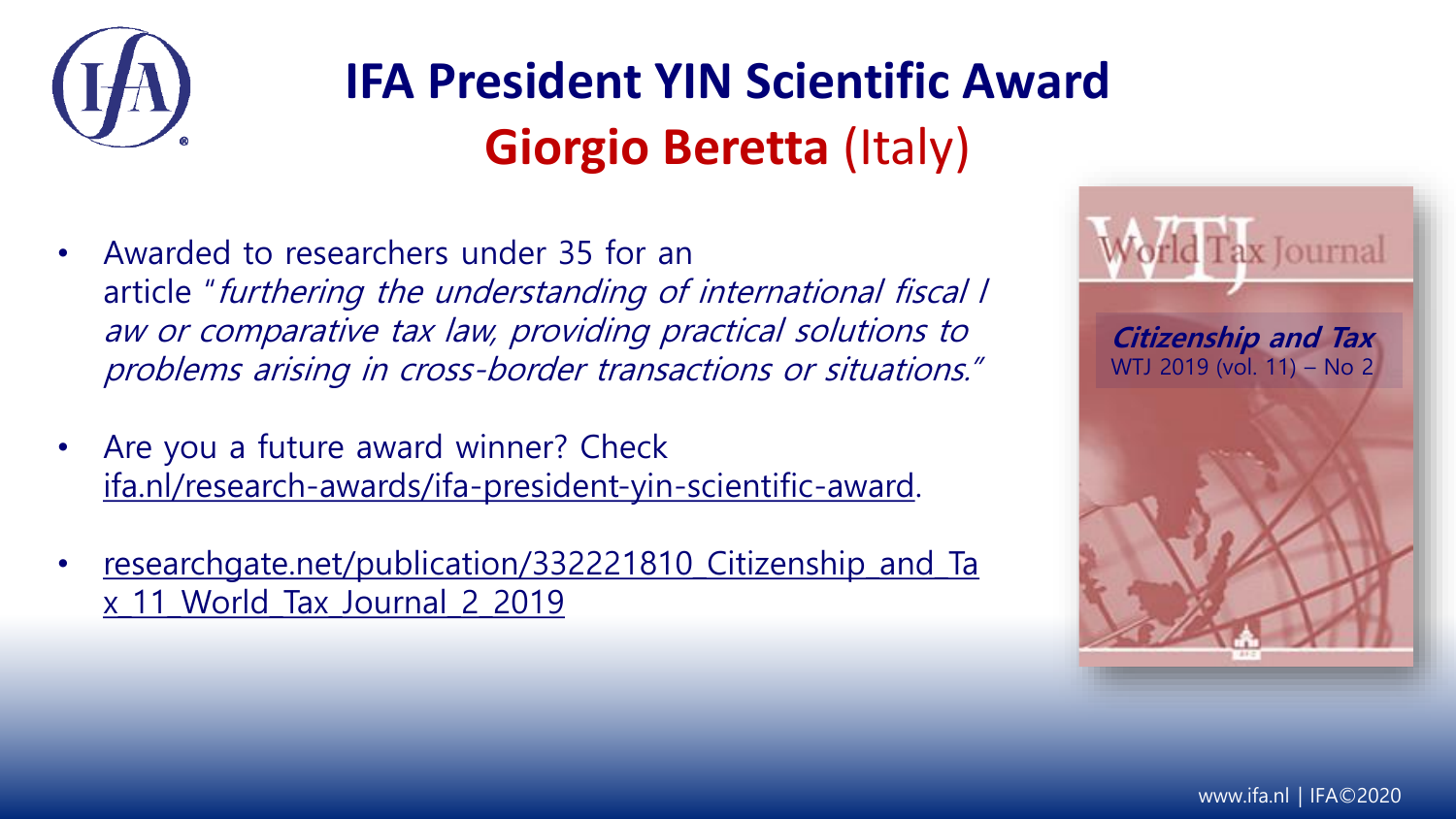

# *Discussion* **Lessons for the future**